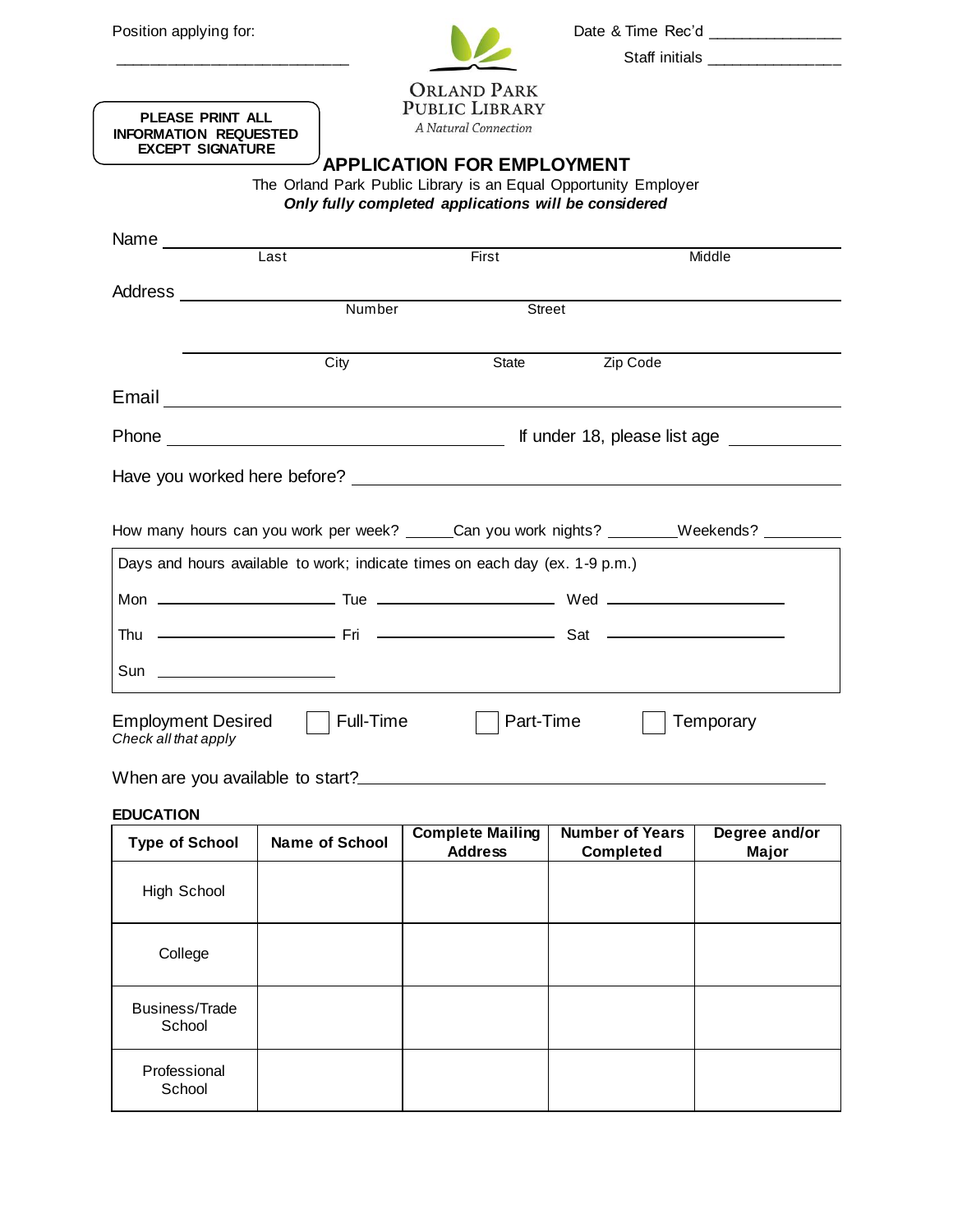WORK EXPERIENCE Please list your work experience for the past five years beginning with your most recent job. If you were self-employed, give firm name. You may attach additional sheets if necessary.

| Name of Last Supervisor <u>example and the contract of the contract of the contract of the contract of the contract of the contract of the contract of the contract of the contract of the contract of the contract of the contr</u> |  |  |  |
|--------------------------------------------------------------------------------------------------------------------------------------------------------------------------------------------------------------------------------------|--|--|--|
|                                                                                                                                                                                                                                      |  |  |  |
|                                                                                                                                                                                                                                      |  |  |  |
|                                                                                                                                                                                                                                      |  |  |  |
|                                                                                                                                                                                                                                      |  |  |  |
| List the jobs held, duties performed, skills used or learned while you worked for this company.<br>,我们也不会有什么。""我们的人,我们也不会有什么?""我们的人,我们也不会有什么?""我们的人,我们也不会有什么?""我们的人,我们也不会有什么?""我们的人                                                  |  |  |  |
|                                                                                                                                                                                                                                      |  |  |  |
|                                                                                                                                                                                                                                      |  |  |  |
|                                                                                                                                                                                                                                      |  |  |  |
|                                                                                                                                                                                                                                      |  |  |  |
|                                                                                                                                                                                                                                      |  |  |  |
|                                                                                                                                                                                                                                      |  |  |  |
|                                                                                                                                                                                                                                      |  |  |  |
|                                                                                                                                                                                                                                      |  |  |  |
|                                                                                                                                                                                                                                      |  |  |  |
| List the jobs held, duties performed, skills used or learned while you worked for this company.                                                                                                                                      |  |  |  |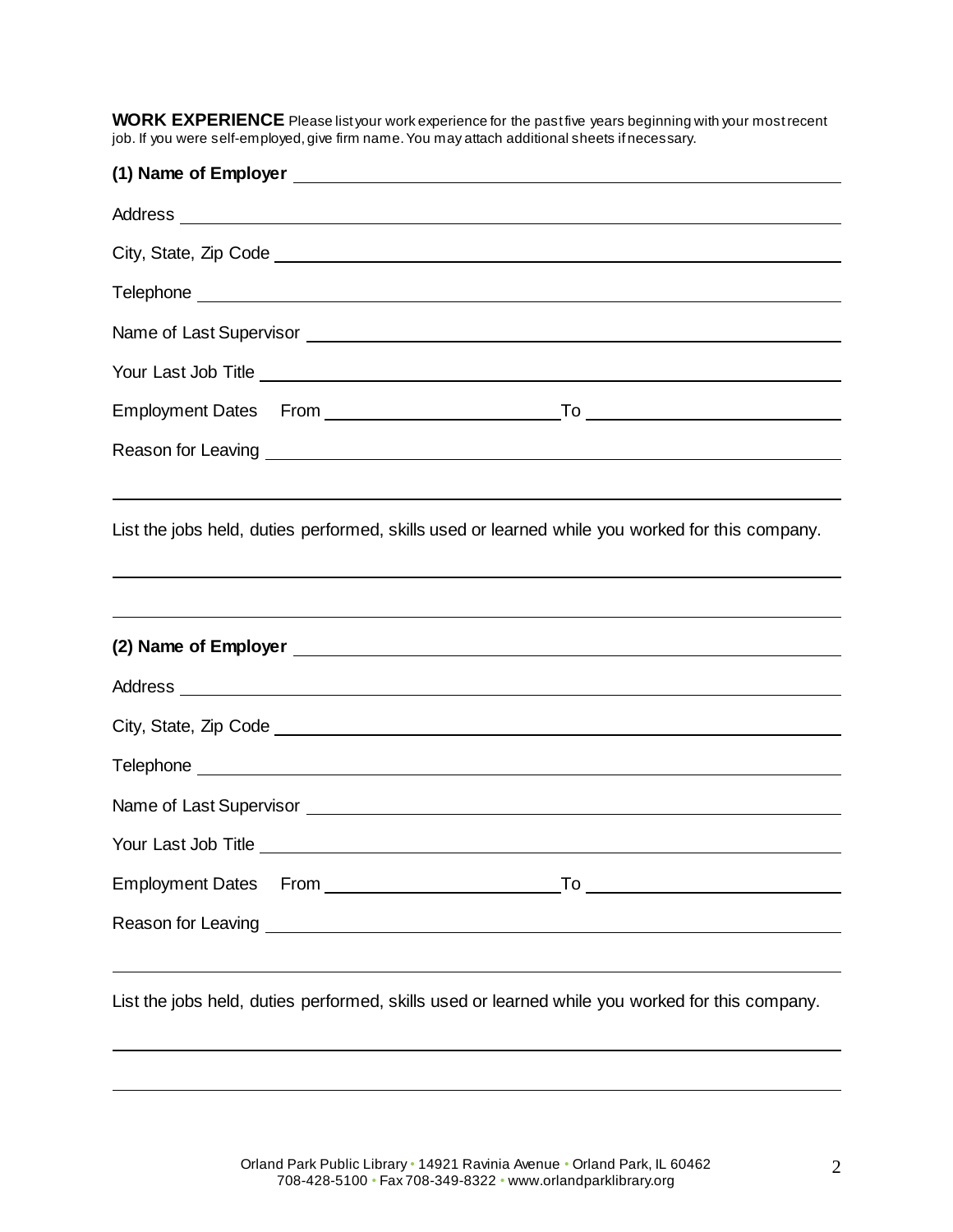| List the jobs held, duties performed, skills used or learned while you worked for this company.                                                                                                                                                                                            |  |  |  |  |
|--------------------------------------------------------------------------------------------------------------------------------------------------------------------------------------------------------------------------------------------------------------------------------------------|--|--|--|--|
|                                                                                                                                                                                                                                                                                            |  |  |  |  |
| May we contact your present employer?<br>$\square$ Yes<br>$\Box$ No                                                                                                                                                                                                                        |  |  |  |  |
| Please list two references other than supervisors previously mentioned or relatives.<br>Examples are co-workers, volunteer coordinators, teachers, etc.                                                                                                                                    |  |  |  |  |
| (1) Name $\frac{1}{2}$ and $\frac{1}{2}$ and $\frac{1}{2}$ and $\frac{1}{2}$ and $\frac{1}{2}$ and $\frac{1}{2}$ and $\frac{1}{2}$ and $\frac{1}{2}$ and $\frac{1}{2}$ and $\frac{1}{2}$ and $\frac{1}{2}$ and $\frac{1}{2}$ and $\frac{1}{2}$ and $\frac{1}{2}$ and $\frac{1}{2}$ and $\$ |  |  |  |  |
|                                                                                                                                                                                                                                                                                            |  |  |  |  |
|                                                                                                                                                                                                                                                                                            |  |  |  |  |
| Relationship experience and the contract of the contract of the contract of the contract of the contract of the contract of the contract of the contract of the contract of the contract of the contract of the contract of th                                                             |  |  |  |  |
|                                                                                                                                                                                                                                                                                            |  |  |  |  |
|                                                                                                                                                                                                                                                                                            |  |  |  |  |
|                                                                                                                                                                                                                                                                                            |  |  |  |  |
|                                                                                                                                                                                                                                                                                            |  |  |  |  |